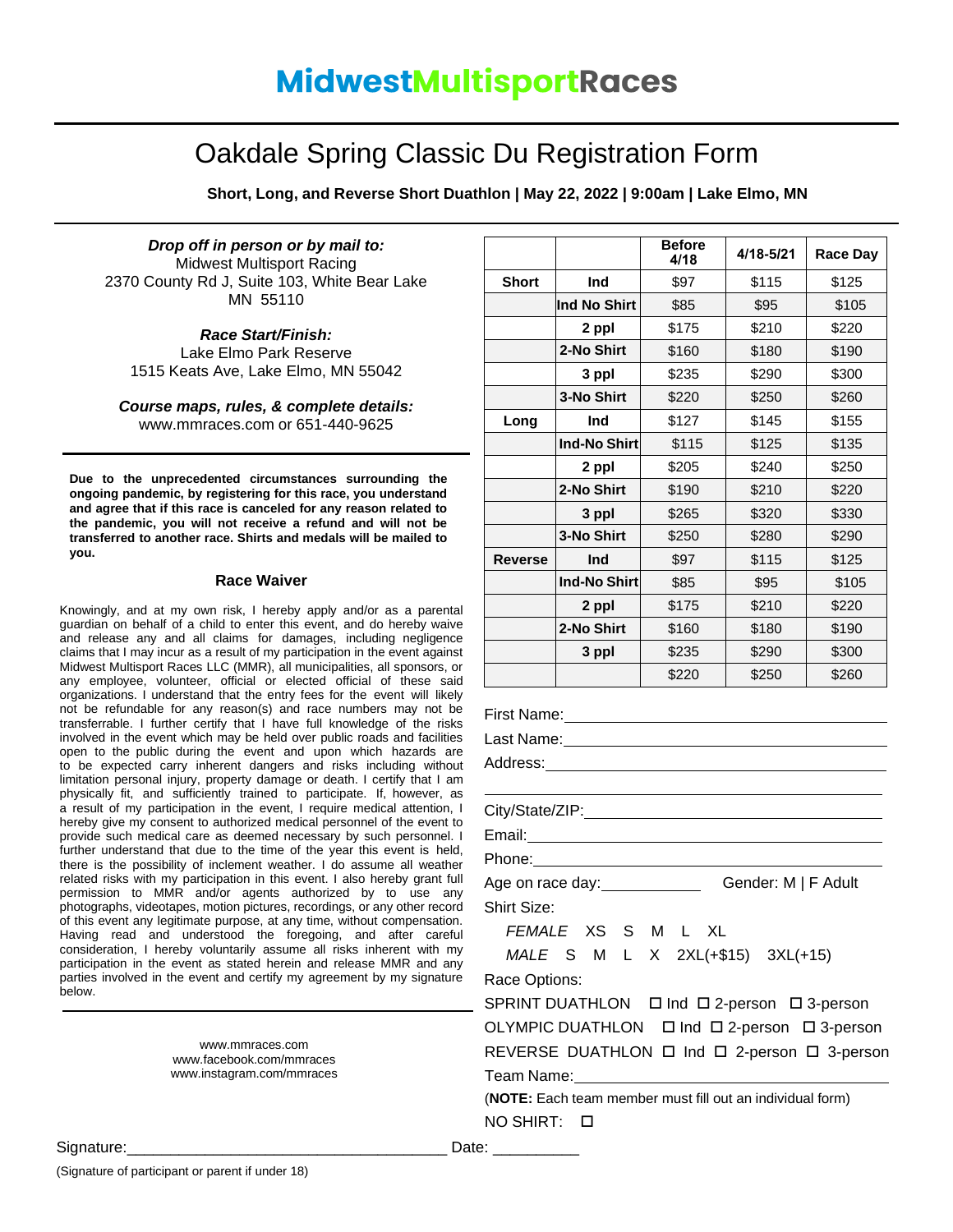READ CAREFULLY. THIS AGREEMENT INCLUDES A RELEASE OF LIABILITY AND WAIVER OF LEGAL RIGHTS AND DEPRIVES YOU OR THE RIGHT TO SUE MIDWEST MULTISPORT RACES LLC AND OTHER PARTIES. BY REGISTERING FOR THE RACE AND COMPLETING YOUR PURCHASE YOU HAVE ELECTRONICLLY SIGNED THIS AGREEMENT. DO NOT COMPLETE YOUR PURCHASE UNLESS YOU HAVE READ IT IN ITS ENTIRETY. SEEK THE ADVICE OF LEGAL COUNSEL IF YOU ARE UNSURE OF ITS EFFECT.

WAIVER AND RELEASE OF LIABILITY, ASSUMPTION OF RISK AND INDEMNITY AGREEMENT IN CONSIDERATION OF MIDWEST MULTISPORT RACES LLC, (hereinafter MMRaces) allowing me to participate in this event, I, for myself, and on behalf of my spouse, children, parents, guardians, heirs and next of kin, and any legal and personal representatives, executors, administrators, successors, and assigns, hereby agree to and make the following contractual representations pursuant to this Waiver and Release of Liability, Assumption of Risk and Indemnity Agreement (this "Agreement").

I hereby represent that I am in good health and in proper physical condition to participate in the Event; and I am not under the influence of alcohol or any illicit or prescription drugs and will not be under any such influence at the time of the Event, which would impair my ability to safely participate in the Event. I also agree, represent, and warrant that I will not participate in any Event if I experience symptoms of COVID-19, including, without limitation, fever, cough, or shortness of breath, of have a suspected or diagnosed/confirmed case of COVID-19. I agree that it is my sole responsibility to determine whether I am sufficiently fit and healthy enough to participate in the Event. I understand and acknowledge the physical and mental demands associated with triathlon, duathlon, or other multisport events, and realize that running, bicycling, swimming and other portions of such Events are inherently dangerous and represent an extreme test of a person's physical and mental limits. I understand that participation involves risks and dangers which include, without limitation, the potential for serious bodily injury, sickness and disease (including but not limited to communicable disease) permanent disability, paralysis and loss of life; loss of or damage to equipment/property; exposure to extreme conditions and circumstances; accidents, contact or collision with other participants, spectators, vehicles or other natural or manmade objects; dangers arising from adverse weather conditions; imperfect course conditions; water, road and surface hazards; equipment failure; inadequate safety measures; participants of varying skill levels; situations beyond the immediate control of the Event Organizers; and other undefined risks and dangers which may not be readily foreseeable or are presently unknown, including any unknown claims. I understand that these Risks may be caused in whole or in part by my own actions or inactions, the actions or inactions of others participating in the Event, or the acts, inaction or negligence of the Released Parties defined below, and I hereby and voluntarily choose to assume such Risks and responsibility for any damages, liabilities, losses or expenses which I incur as a result of my participation in the Event.

I hereby consent to treatment in the event of an emergency or other incident in which, in the reasonable judgement of on-site and other personnel, I require medal care. I further agree to pay all costs associated with such medial care and to indemnify and hold harmless the Released Parties (as defined below) from any costs or claims arising from such medical care.

I hereby Release, Waive and Covenant Not to Sue, and further agree to Indemnify and Hold Harmless the following parties: the Event Owners, Organizers and Promoters, Race Directors, other participants in this event, Sponsors, property owners upon which the Event takes place, Law Enforcement Agencies and other Public Entities providing support for the Event, and each of their respective parent, subsidiary and affiliated companies, officers, partners, shareholders, members, agents, employees and volunteers (individually and collectively, the "Released Parties" or "Event Organizers"), with respect to any liability claim(s), demand(s), cause(s) of action, damage(s), loss or expense (including court costs and reasonable attorneys fees) of any kind or nature ("Liability") which may arise out of, result from, or relate to my participation in the Event, and/or any INJURY< ILLNESS OR DEATH (including but not limited to INJURY, ILLNESS OR DEATH RESULTING FROM COVID-19)arising out of or related to the Event, and, with respect to and including claims of Liability caused in whole or in part by the negligence of the Released Parties. I further agree that if, despite this Agreement, I or anyone on my behalf, makes a claim for Liability against any of the Released Parties, I will indemnify, defend and hold harmless each of the Released Parties from any such Liability which any may be incurred as the result of such claim. I hereby warrant that I have read this Agreement carefully, understand its terms and conditions, acknowledge that I will be giving up substantial legal rights by signing it (through the completion of purchase of this race registration)(including the rights of the minor, my spouse, children, parents, guardians, heirs and next of kin, and any legal and personal representatives, executors, administrators, successors and assigns), acknowledge that I have signed this Agreement freely and voluntarily, without any inducement, assurance or guarantee, and intend